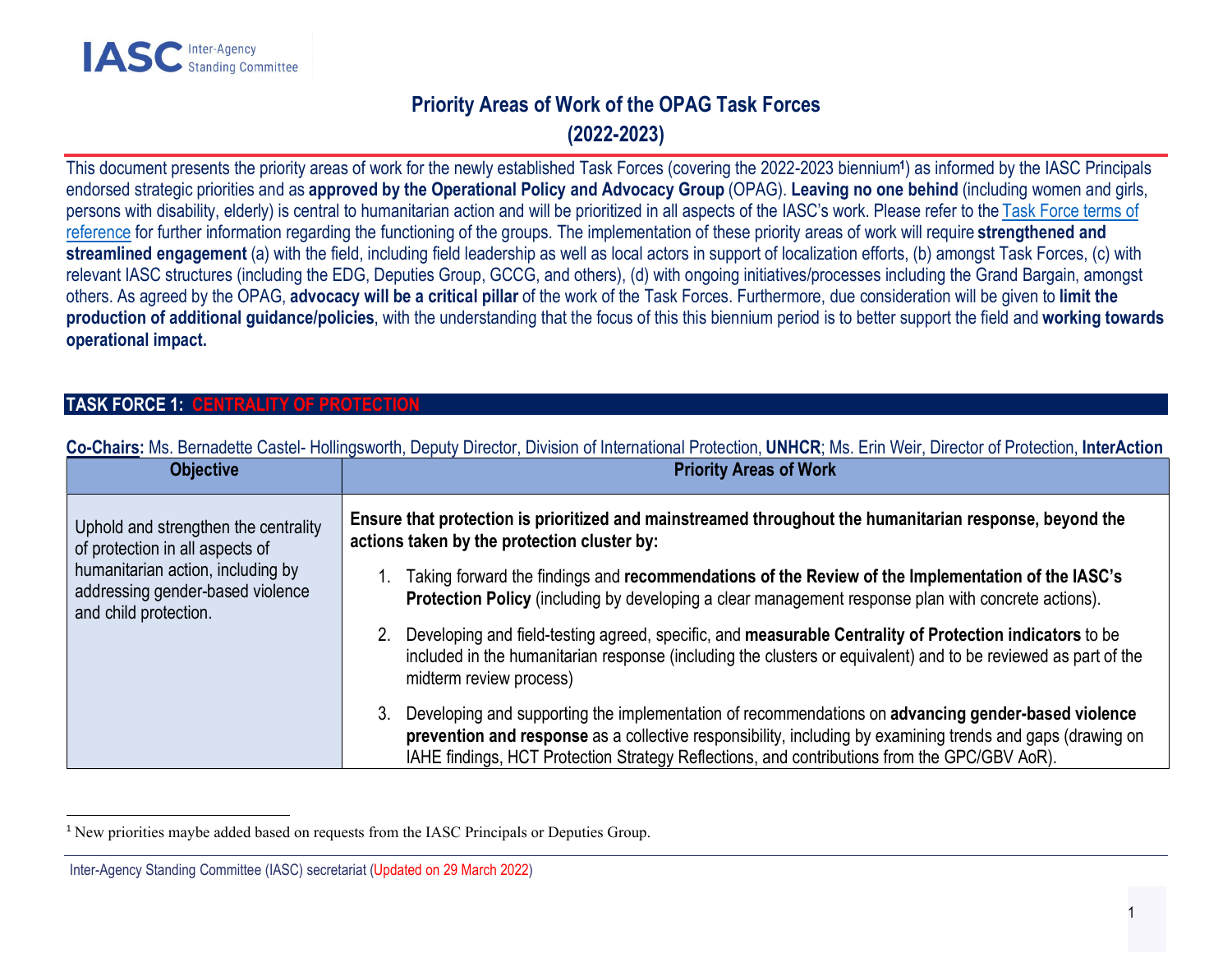| 4. Facilitate solid analysis of the protection concerns in humanitarian operations – and what is being/needs<br>to be done to address them – to inform EDG deliberations (and, where applicable, IASC Principals<br>discussions/decisions).                                                                                                                                                                                               |
|-------------------------------------------------------------------------------------------------------------------------------------------------------------------------------------------------------------------------------------------------------------------------------------------------------------------------------------------------------------------------------------------------------------------------------------------|
| <b>Note:</b> The review of the implementation of the IASC Protection Policy is ongoing and is expected to be finalized by Q2<br>2022. Findings are expected in March, recommendations are to be developed in April, and the full report and<br>recommendations will be issued in May 2022. The findings will inform ongoing efforts to develop the IASC protection<br>indicators to be able to deliver on collective protection outcomes. |

# TASK FORCE 2: ACCOUNTABILITY TO AFFECTED PEOPLE

Co-Chairs: Ms. Pascale Meige, Director of Operations, IFRC; Mr. Samir Wanmali, Deputy Director, Programme, Humanitarian and Development Division, WFP; Ms. Tanya Wood, Executive Director, CHS Alliance

| <b>Objective</b>                                                                                                                | <b>Priority Areas of Work</b>                                                                                                                                                                                                                                                                                                                                                                                                                                                                                                   |
|---------------------------------------------------------------------------------------------------------------------------------|---------------------------------------------------------------------------------------------------------------------------------------------------------------------------------------------------------------------------------------------------------------------------------------------------------------------------------------------------------------------------------------------------------------------------------------------------------------------------------------------------------------------------------|
| Ensure that the humanitarian<br>response safeguards dignity, is<br>empowering, accountable and<br>inclusive of affected people. | Adapt the humanitarian response to ensure the systematic participation of affected communities as well as the<br>timely and relevant response to feedback and needs voiced by affected communities, particularly the voices of<br>women and girls, including by:                                                                                                                                                                                                                                                                |
|                                                                                                                                 | Supporting humanitarian leadership and coordination structures in the field (through HCs, HCTs, ICCG, and/or<br>their equivalent) to prioritize and strengthen AAP by piloting key IASC tools (including the AAP Framework,<br>Results-Tracker, and the Complaints and Feedback Mechanisms' standards) in 5-6 operations to further<br>develop and finalize the tools and prepare them for global roll-out (pilots will also inform OPAG's decisions<br>about system-wide efforts and priorities to strengthen collective AAP). |
|                                                                                                                                 | 2. Considering proposals from the sub-group on collective AAP (co-led by WFP and IFRC) and agreeing on the<br>key "transformative" recommendations to take forward.                                                                                                                                                                                                                                                                                                                                                             |
|                                                                                                                                 | 3. Supporting HCs and HCTs in strengthening AAP through the establishment of a global inter-agency roster of<br>technical capacity on AAP and deploying technical capacity.                                                                                                                                                                                                                                                                                                                                                     |
|                                                                                                                                 | 4. Finalize the compilation of Good Practices and Lessons Learnt on collective AAP to inform country-level<br>actions to strengthen collective AAP efforts at both the strategic and technical levels.                                                                                                                                                                                                                                                                                                                          |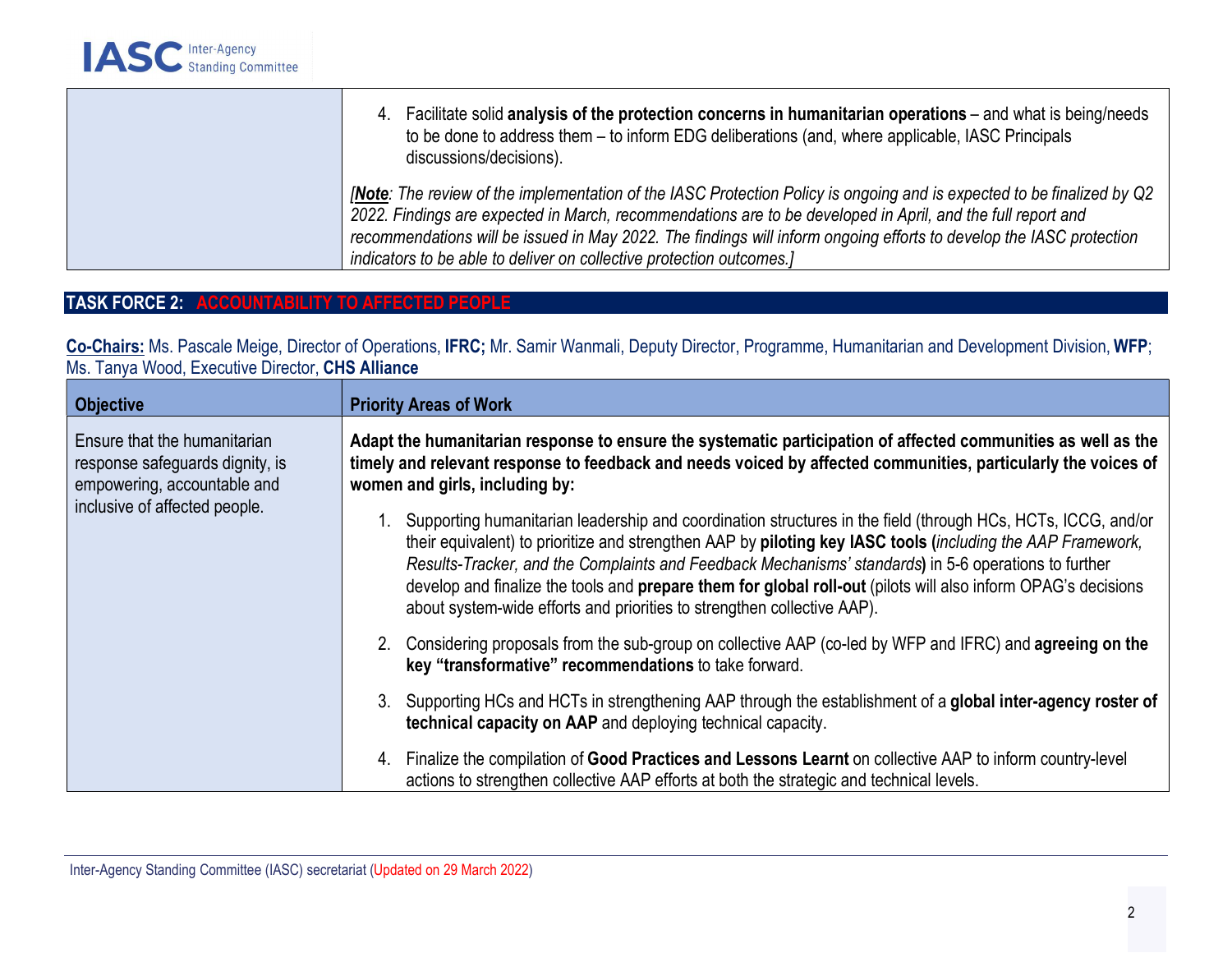[Note: Close collaboration with the Grand Bargain and their efforts around the participation revolution will be key to ensure streamlined and complementarity of efforts. Separately, due consideration will be given on the annual report on AAP to be shared with the IASC Principals upon consultation with the ERC]

#### TASK FORCE 3: PRESERVING HUMANITARIAN SPACE - Focusing on addressing bureaucratic impediments (BAI) and mitigating the impact of countertarian action (COTER)<sup>2</sup>

#### Co-Chairs: Mr. Aurelien Buffler, Head, Policy Advice and Planning Section, OCHA; Ms. Emma O'Leary, Head, Humanitarian Policy Unit, NRC

| <b>Objective</b>                                                                                                                | <b>Priority Areas of Work</b>                                                                                                                                                                                                                                              |
|---------------------------------------------------------------------------------------------------------------------------------|----------------------------------------------------------------------------------------------------------------------------------------------------------------------------------------------------------------------------------------------------------------------------|
| Addressing Bureaucratic and<br>Administrative Impediments to enable<br>principled, timely and effective<br>humanitarian action. | Ensure that humanitarian leaders and teams (at global and country levels) have the relevant analysis, guidance<br>and tools to address bureaucratic and administrative impediments, including by:                                                                          |
|                                                                                                                                 | Supporting field leadership in operationalizing the recently endorsed <b>IASC Guidance on Understanding</b><br>and Addressing Bureaucratic and Administrative Impediments.                                                                                                 |
|                                                                                                                                 | 2. Developing a set of specific, measurable, and relevant early warning indicators on bureaucratic and<br>administrative impediments to support field and global advocacy.                                                                                                 |
|                                                                                                                                 | 3. Compiling good practice drawn from humanitarian operations on understanding and addressing bureaucratic<br>and administrative impediments.                                                                                                                              |
| Mitigating the Impact of<br>Counterterrorism legislation and<br>sanctions on humanitarian action.                               | Ensure that humanitarian leaders and teams (at global and country levels) have the required analysis,<br>guidance and tools to mobilize collective advocacy to mitigate the impact of counter-terrorism legislation and<br>sanctions on humanitarian action, including by: |
|                                                                                                                                 | 1. Supporting field leadership in operationalizing the recently endorsed IASC Guidance on Impact of<br><b>Sanctions and Counterterrorism Measures on Humanitarian Operations.</b>                                                                                          |
|                                                                                                                                 | 2. Systematically monitoring and reporting on the practical impact of COTER legislation and sanctions on<br>humanitarian operations to inform Member States decisions, including on exemptions.                                                                            |

<sup>&</sup>lt;sup>2</sup> Preserving humanitarian space is a broader issue that includes access negotiations, safeguarding humanitarian principals, among others, which are being tackled by the relevant IASC bodies (including the IASC Principals, EDG, HC/HCT). For the purpose of the Task Force, the focus for 2022-2023 is on addressing BAI and mitigating the impact of COTER.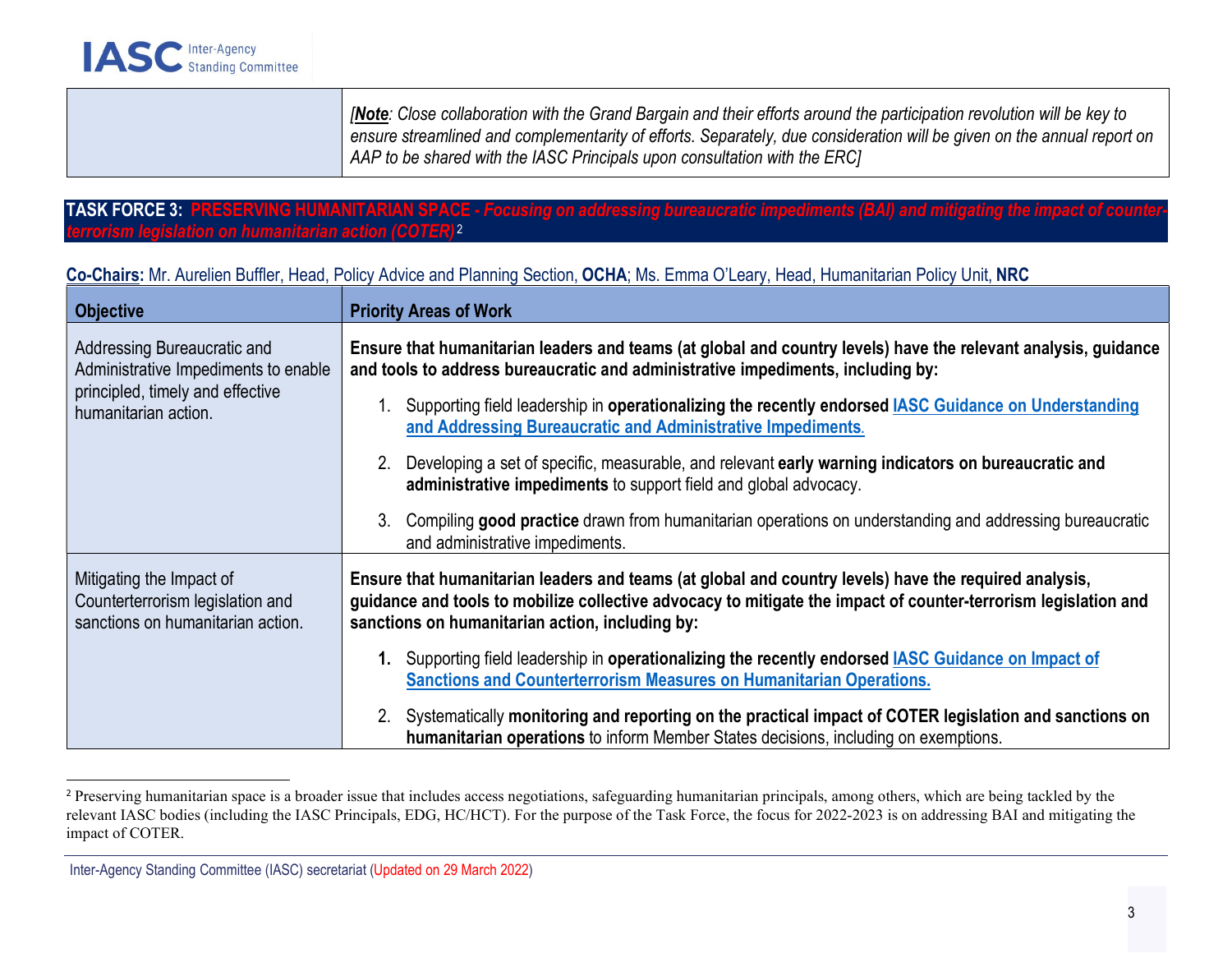| 3. Developing key messages in support of IASC Principals in undertaking targeted advocacy with donors<br>and Members States to mitigate the impact of counter-terrorism legislation and sanctions on humanitarian<br>action in select humanitarian operations. |  |
|----------------------------------------------------------------------------------------------------------------------------------------------------------------------------------------------------------------------------------------------------------------|--|
| 4. Consolidating good practice on efforts to mitigate the impact of counter-terrorism legislation and sanctions on<br>humanitarian action.                                                                                                                     |  |

## TASK FORCE 4 – HUMANITARIAN DEVELOPMENT COLLABORATION AND ITS LINKAGES TO PEACE

# Co-Chairs: Ms. Marta Valdes, International Humanitarian Director, Oxfam; Mr. Peter Batchelor, Head, Conflict and Fragility Policy and Engagement Team, UNDP

| <b>Objective</b>                                                                                                                                                        | <b>Priority Areas of Work</b>                                                                                                                                                                                                                                                                                                                                                                                                                            |
|-------------------------------------------------------------------------------------------------------------------------------------------------------------------------|----------------------------------------------------------------------------------------------------------------------------------------------------------------------------------------------------------------------------------------------------------------------------------------------------------------------------------------------------------------------------------------------------------------------------------------------------------|
| Support the understanding and<br>implementation of humanitarian-<br>development collaboration and its<br>linkages to peace, consistent with<br>humanitarian principles. | Advance collective action by optimizing engagement within the IASC and with relevant development and peace<br>actors on humanitarian-development collaboration and its linkage to peace by:                                                                                                                                                                                                                                                              |
|                                                                                                                                                                         | Mapping good practice in strengthening the peace element in humanitarian-development-peace nexus<br>programming, where appropriate, connecting to existing country-level analytical efforts, while safe-guarding<br>humanitarian principles.                                                                                                                                                                                                             |
|                                                                                                                                                                         | 2. Further developing the mapping of good practice implementing the HDP nexus by consolidating additional<br>best practices and lessons learnt in collaboration with field-based partners, including existing initiatives such as<br>the ICVA-WFP led community of practice.                                                                                                                                                                             |
|                                                                                                                                                                         | 3. Providing sector/cluster-specific practical guidance to strengthening humanitarian-development-peace<br>collaboration (including on joint analysis and programming as well as monitoring progress thereof across<br>sectors).                                                                                                                                                                                                                         |
|                                                                                                                                                                         | Identifying and mapping good practice on the role of humanitarian organisations contributing to the delivery of<br>4.<br>basic services across the nexus in protracted contexts.                                                                                                                                                                                                                                                                         |
|                                                                                                                                                                         | Building on the 'Financing the Nexus' study, the Joint Steering Committee (JSC) country mapping, the IASC<br>5.<br>Mapping of Good Practice and the OECD INCAF study on nexus financing, identify and propose solutions in<br>selected countries aimed at strengthening funding and financing instruments for joint humanitarian<br>development programming and engage with donors, including through the UN-DAC Dialogue, to bring them<br>up to scale. |